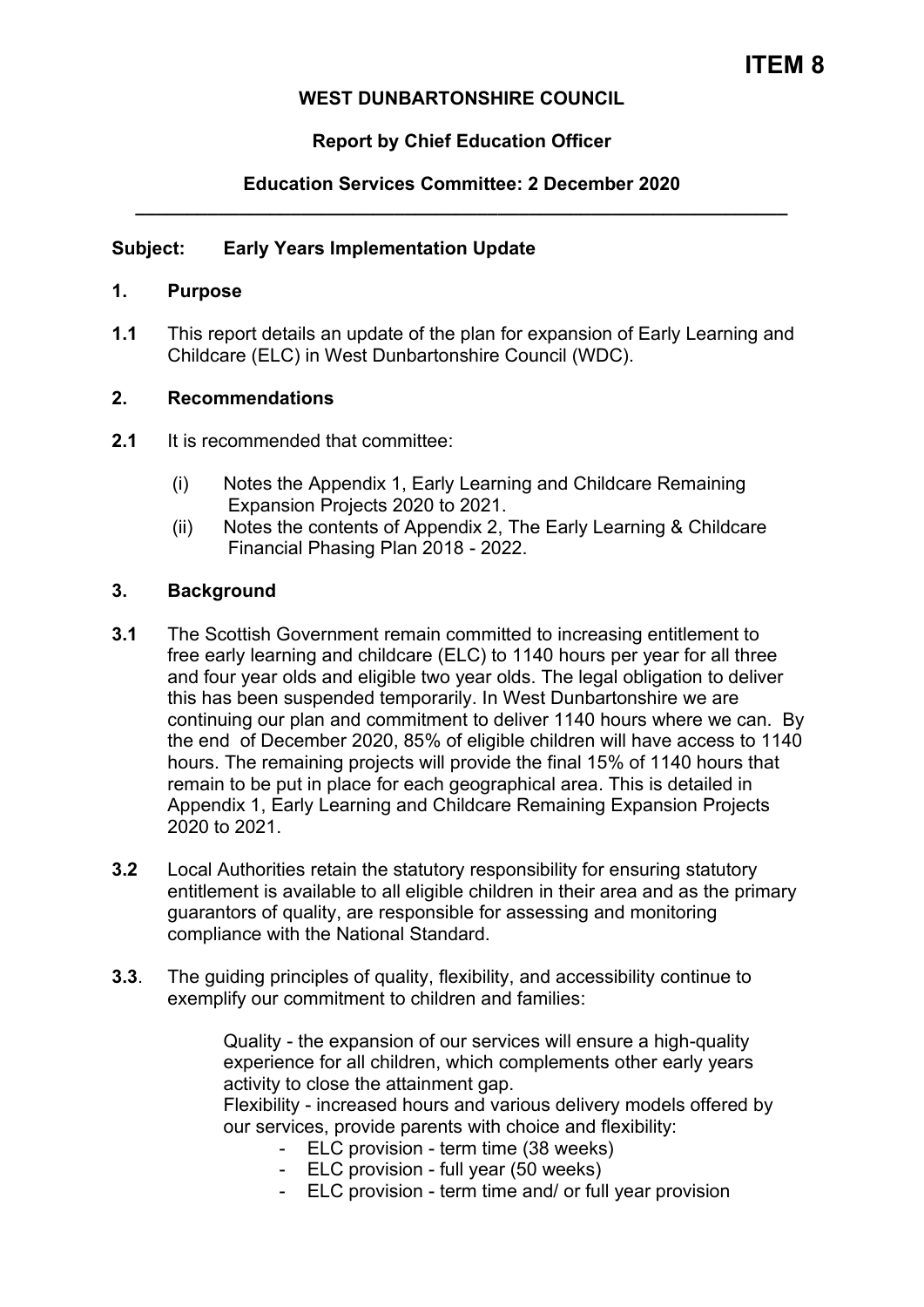- Funded Providers have various models including some term time and some full year.
- Blended models with childminders.

Accessibility to ensure that ELC capacity is sufficient, is located as conveniently geographically as possible and delivered in fit for purpose settings.

- **3.4** Ensuring high quality provision and meeting the National Standard is the cornerstone of the offer of 1140 hours offer for children and families. Inspection activity by the care inspectorate is currently suspended however last session nine ELC settings were inspected by the Care Inspectorate, between August 2019 and March 2020. From those inspections the following evaluations were given:
	- For Quality of Care and Support at the 9 ELC: 6 settings rated good and above.
	- For Quality of Environment at the 9 ELC: 7 settings were rated good and above.
	- For Quality of Staffing at the 9 ELC: 7 settings were rated good and above.
	- For Quality of Management and Leadership at the 9 ELC: 7 settings were rated good and above.

The care inspectorate are working remotely to scrutinise services; through telephone phone calls and virtual meetings to ensure that ELC meet the standard expected for reopening. This is supported by the Early Years Team and Care Inspection Improvement Service to bring grades to good and above.

**3.5** For safe reopening of our services the Care Inspectorate arrangements for scrutiny of our ELC is through self-evaluation of a key question related to health and safety; this process has commenced. All services have completed Self-evaluation Key Question 5. Some services have had further scrutiny through telephone conversations. The Care Inspectorate report that all services are meeting the expected standard for safe reopening. We will continue to reassure families that safeguarding the health and wellbeing of children, and adults working with our youngest children is our priority.

## **4. Main Issues**

#### **1140 Hours**

- **4.1** In Scotland 13 Councils are delivering 1140 hours to all families, 18 Councils are delivering at least 600 hours and 1140 hours to some or most families. Only one Council is delivering at least 600 hours to all and expanded hours to some families. All Councils are working towards 1140 hours universal provision.
- **4.2** Further delays to 1140 hours universal provision of ELC in West Dunbartonshire will create uncertainty and anxiety for parents and carers. Further delays will also disadvantage our children. Many of our children experience disadvantages from birth onwards which impacts adversely on their life chances, resulting in poor health, employment, educational and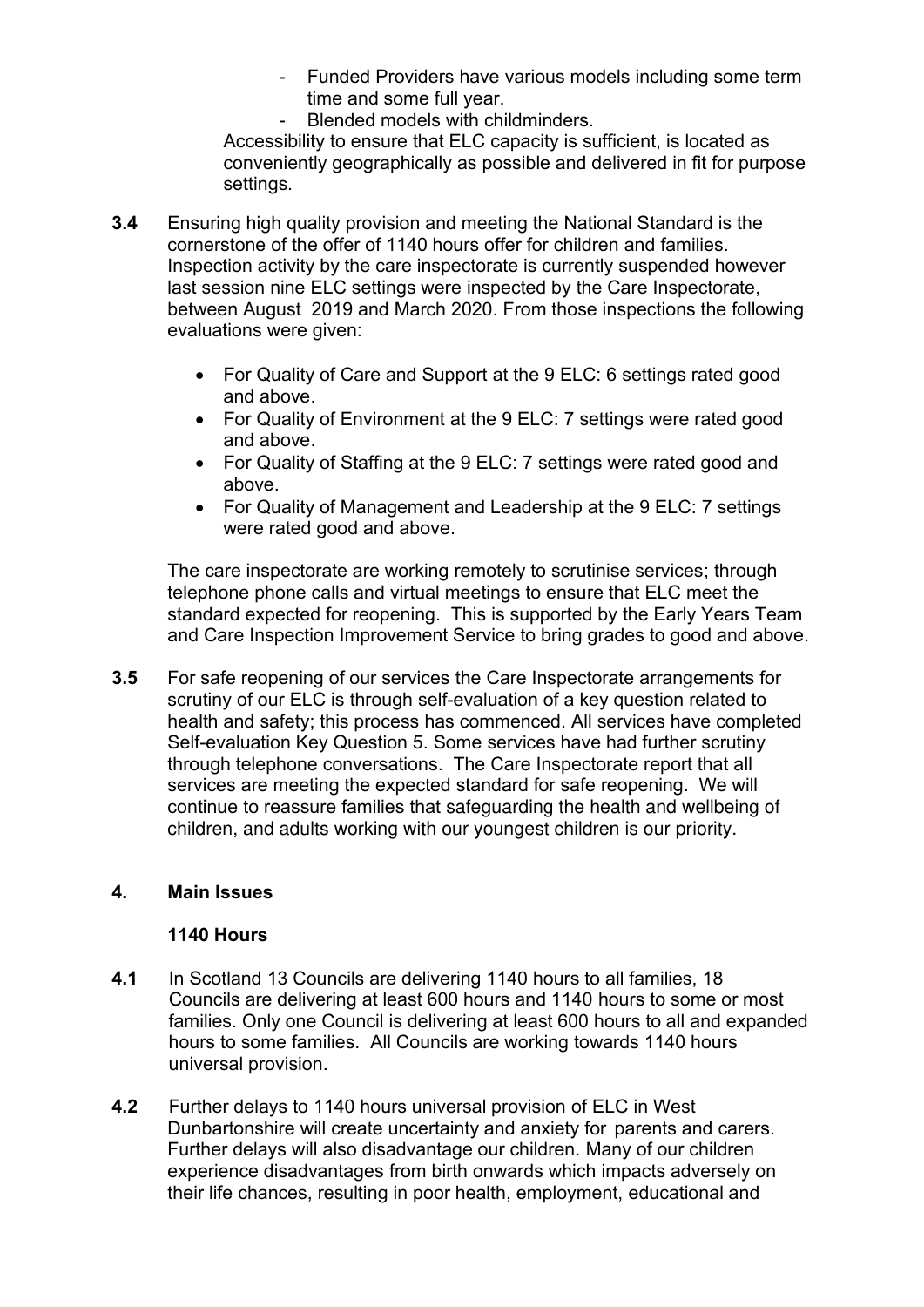social outcomes. For example, estimates suggest that by age 5, children in more advantaged circumstances are between 11-18 months ahead in their vocabulary skills and between 6-13 months ahead in their problem solving ability. The offer of 1140 hours is designed to improve outcomes for children and to close the poverty related attainment gap. The 1140 hours commitment to addressing and mitigating the impact of adverse childhood experiences for our children is also not to be underestimated.

- **4.3** Families had made plans for the expected timescales for delivery of 1140 hours prior to lockdown at: Dalmonach - January 2020, Braehead – April 2020 and at Carleith - August 2020. Building work at all of these locations is due for completion in December 2020. Staff have been recruited and resources have been purchased to set up provision. If we do not make use of the recruited workforce, resources and buildings, children and families will be unnecessarily disadvantaged. The other projects in our plan are Gavinburn, Dalreoch and Linnvale. These projects are due to complete by April 2021. If further financial flexibilities are necessary in financial year 2021/22 families expecting 1140 hours provision at Gavinburn, Dalreoch and Linnvale will be disadvantaged.
- **4.4** Numbers of parents and carers requesting the blended model from childminders has not changed; parents of nine 3-5 year old children have opted for this model. We continue to meet with, support and provide virtual training opportunities for childminders in partnership and for all other childminders in the area. Information about the childminding grant for reopening has been shared, available through Scottish Childminding Association (SCMA). The Council has set up a one-off grant payment for our funded Childminders we are in partnership with, to aid them in the cost of recovery and to ensure the wellbeing of children.

#### **5. People Implications**

**5.1** As previously reported a high quality, diverse and well-qualified professional workforce is key to delivering the expansion. Recruitment plans for the remaining projects due for delivery in April 2021 will begin in January 2020.

Remaining workforce to be recruited: 11 x 35 hrs early learning and childcare workers 2 x 30 hrs early learning and childcare workers 1.58 FTE learning assistants 2 FTE facilities staff includes janitors and kitchen staff 0.46 FTE lunch cover

**5.2** As previously reported there are significant implications for people in WDC. The delay in delivery for families now affects and disadvantages a minority of families who had expected the offer of 1140 hours for eligible two year olds and all three and four year olds. From January 2021, 343, two, three and four year old children are still to receive 1140 hours.

#### **6. Financial and Procurement Implications**

**6.1** As reported previously to ensure that it is protected for investment in early learning and childcare, the multi-year funding package for expansion is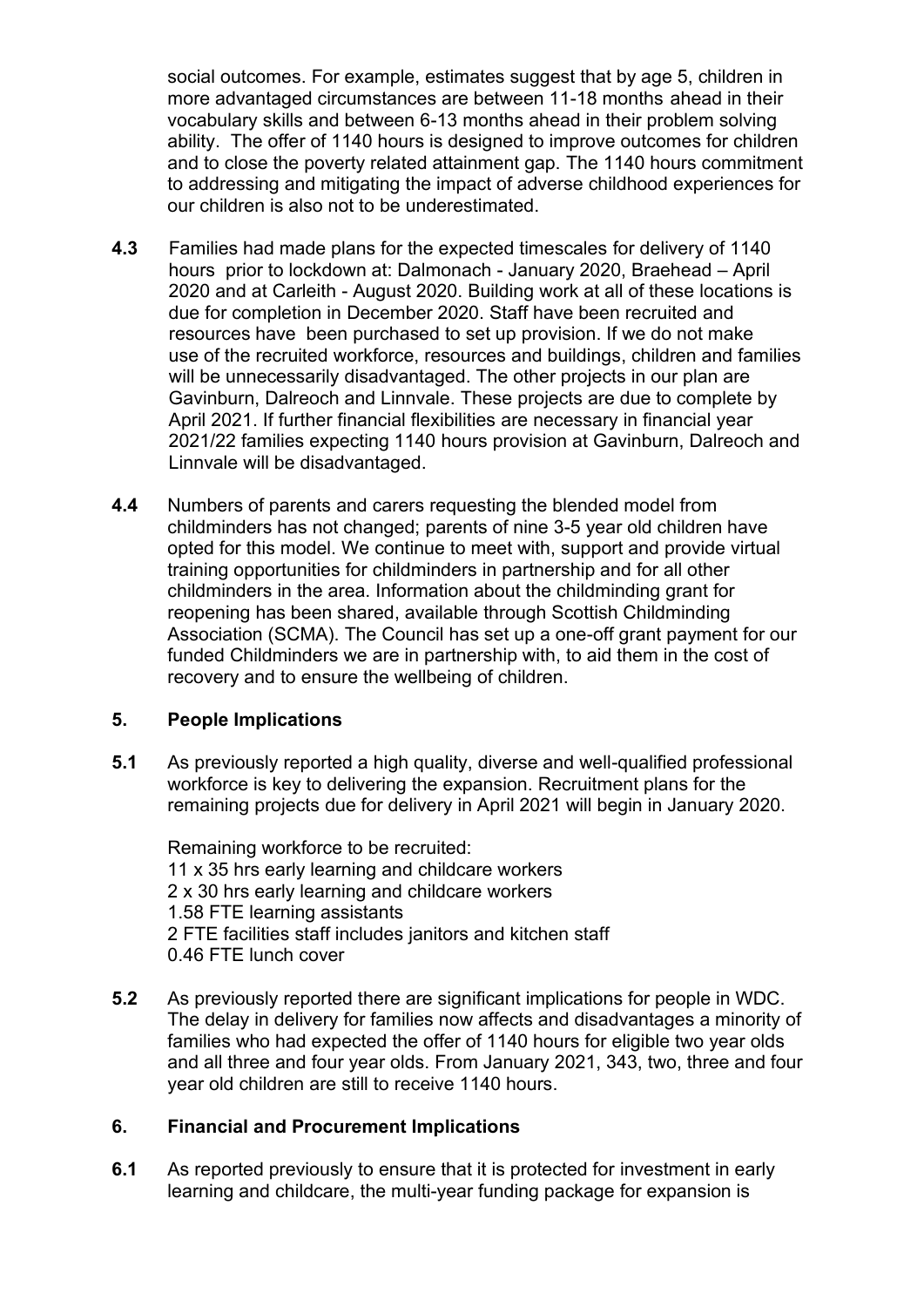allocated through a specific grant. There are no changes to the multi-year funding allocation to this authority; figures are cumulative. The multi-year allocations for West Dunbartonshire:

| <b>Financial Year</b> | <b>Revenue</b> | <b>Capital</b> |
|-----------------------|----------------|----------------|
|                       | £m             | £m             |
| 2018/19               | 1.410          | 0.580          |
| 2019/20               | 5.268          | 2.380          |
| 2020/21               | 8.717          | 4.480          |
| 2021/22               | 9.723          | 5.880          |

**6.2** Proceeding with 1140 hours, in accordance with Scottish Government expectations has altered the projected expenditure on a number of facilities. As reported to Education Services Committee in September, the available financial flexibility from the Early Learning and Childcare Grant for 2020/21 identified £2,169,136 flexible funding. Proceeding with expansion has reduced the possible sum released from the expansion grant from £2.169m to £1.404m. The available flexibility has been reviewed to take account of three ELC projects due for completion by December 2020: Dalmonach, Braehead and Carleith ELCCs. See Appendix 2, The Early Learning & Childcare Financial Phasing Plan 2018 - 2022.

### **7. Risk Analysis**

### **7.1 The key risks:**

- delays in delivery of the re-phased infrastructure expansion of building work if delayed for any reason: virus resurgence, resulting in closure of ELCs will add further delays to the expansion plan;
- delays in delivering the entitlement to all 3 and 4 year olds and eligible 2 year olds which is expected by parents and carers will impact the childcare that they have planned for;
- if financial flexibilities continue beyond 31 March 2021, there is a risk of the final expansion being further delayed, depending on whether the Council requires the flexibilities identified; and
- ensuring that all ELC settings meet the criteria for the National Standard.

## **9. Equalities Impact Assessment (EIA)**

**9.1** An EIA for the Expansion Plan was undertaken previously. There was no requirement to undertake another EIA for the purposes of this report as it is providing an update to Committee on the expansion.

#### **10. Consultation**

- **10.1** Regular consultation with stakeholders including parents and carers, ELC staff, Unions, Council partners in the project and partner ELC providers continues through the various WDC fora and regular meetings.
- **10.2** Legal Services and the Section 95 Officer have been consulted in relation to the content of this report.

#### **11. Strategic Assessment**